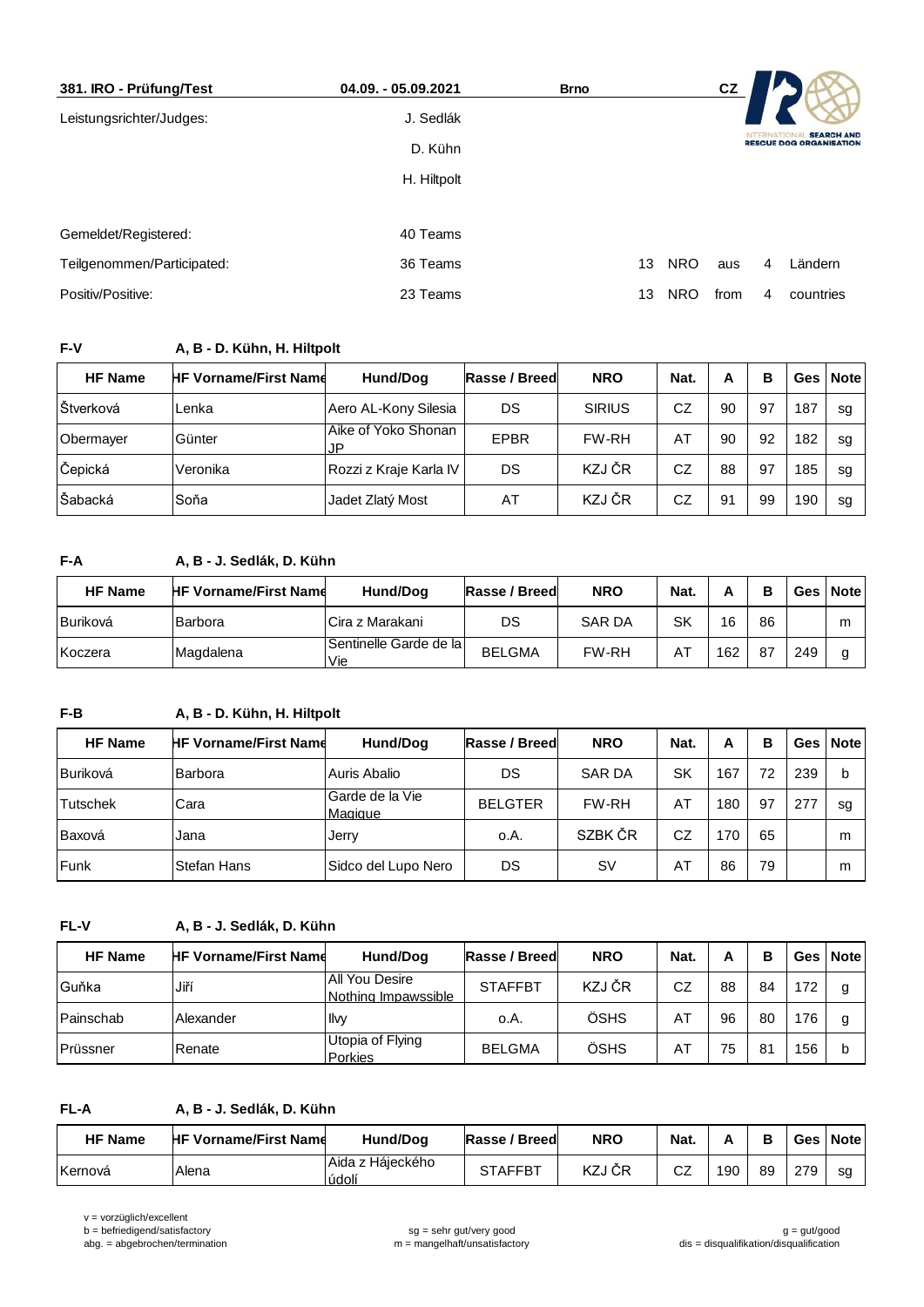| Martiš     | Martin          | Pershing de Alpahville<br>lBohemia  | <b>BELGMA</b> | <b>SAR DA</b> | SK | 192 | 73 | 265 |    |
|------------|-----------------|-------------------------------------|---------------|---------------|----|-----|----|-----|----|
| Zavadilová | Jana            | <b>IFren z Mnichovv</b><br>Izahradv | DS            | KZJ ČR        | CZ | 194 | 94 | 288 |    |
| ∟einich    | <b>Matthias</b> | IChub Kanenes Ciao<br><b>Bell</b>   | LRET          | ∟VHS          | AT | 192 | 89 | 281 | sg |

# **FL-B A, B - J. Sedlák, D. Kühn**

| <b>HF Name</b>  | <b>HF Vorname/First Name</b> | Hund/Dog                       | Rasse / Breed | <b>NRO</b>    | Nat.      | Α   | в  | Ges | <b>Note</b> |
|-----------------|------------------------------|--------------------------------|---------------|---------------|-----------|-----|----|-----|-------------|
| Samlíková       | Regina                       | Beáta ze Lhoteckých<br>lesů    | DK            | KZJ ČR        | CZ        | 188 | 94 | 282 | sg          |
| Gabrišová       | Petra                        | <b>Wictory Denbrix</b>         | DS            | KZJ ČR        | CZ        | 189 | 78 | 267 | g           |
| Scherz          | Manuela                      | Barrique                       | o.A.          | ÖRV           | AT        | 139 | 80 |     | m           |
| <b>Tutschek</b> | Herta                        | Leica of Yoko<br>Shonan JP     | EPBR          | <b>FW-RH</b>  | AT        | 132 | 80 |     | m           |
| Dvorsak         | Franziska                    | Mozart                         | o.A.          | <b>RHVÖ</b>   | AT        | 40  | 73 |     | m           |
| Struckelová     | Dagmar                       | Delta de Alphaville<br>Bohemia | <b>HOLLSK</b> | <b>SAR DA</b> | AK        | 194 | 85 | 279 | sg          |
| <b>Vilits</b>   | Eva                          | Itschy von Favoriten           | <b>SRSCH</b>  | <b>RHVÖ</b>   | AT        | 139 | 88 |     | m           |
| Hojnik          | lTomaž                       | Joli du Pays des<br>Songes     | <b>BBC</b>    | <b>DERPS</b>  | <b>SL</b> | 118 | 80 |     | m           |

## **T-V A, B - D. Kühn, H. Hiltpolt**

| <b>HF Name</b> | <b>HF Vorname/First Name</b> | Hund/Dog                     | Rasse / Breed | <b>NRO</b>    | Nat. | А  | в  |     | Ges   Note |
|----------------|------------------------------|------------------------------|---------------|---------------|------|----|----|-----|------------|
| Bírešová       | Miriama                      | Jasna ze Slunečné<br>verandy | <b>SRSCH</b>  | <b>KZZ SR</b> | SK   | 44 | 88 |     | m          |
| Prüssner       | Renate                       | Utopia of Flying<br>Porkies  | <b>BELGMA</b> | ÖSHS          | AT   | 85 | 87 | 72  |            |
| Painschab      | Alexander                    | Ilvy                         | 0.A.          | ÖSHS          | AT   | 96 | 88 | 184 | sg         |

#### **T-A A, B - D. Kühn, H. Hiltpolt**

| <b>HF Name</b> | <b>HF Vorname/First Name</b> | Hund/Dog                     | Rasse / Breed | <b>NRO</b> | Nat. |    |    | Ges l | <b>Note</b> |
|----------------|------------------------------|------------------------------|---------------|------------|------|----|----|-------|-------------|
| Vraspírová     | Edita                        | ICu-Chaorach Treun<br>Soroli | КC            | KZJ ČR     | ےں   | 72 | 84 |       | r           |

#### **T-B A, B - D. Kühn, H. Hiltpolt**

| <b>HF Name</b>            | <b>HF Vorname/First Name</b> | Hund/Dog                             | Rasse / Breed | <b>NRO</b>    | Nat. | А   | в  | <b>Ges</b> | <b>Note</b> |
|---------------------------|------------------------------|--------------------------------------|---------------|---------------|------|-----|----|------------|-------------|
| Chmelová                  | Šárka                        | Paxi                                 | unbek.        | <b>SIRIUS</b> | CZ   | 162 | 87 | 249        | g           |
| Schüler                   | Peter                        | Blue de la Bruyere<br><b>Blanche</b> | <b>SRSCH</b>  | <b>FW-RH</b>  | AT   | 136 | 82 |            | m           |
| Frühwirth-Teschl   Alfred |                              | <b>Haku</b>                          | unbek.        | <b>FW-RH</b>  | AT   | 58  | 88 |            | m           |
| <b>Tutschek</b>           | Cara                         | Condorde Garde de<br>la Vie          | <b>BELGMA</b> | <b>FW-RH</b>  | AT   | 125 | 92 |            | m           |
| Zamykalová                | Pavla                        | Bikar Reesheja                       | <b>BRDC</b>   | ZBK JmK ČR    | CZ   | 182 | 88 | 270        | sg          |